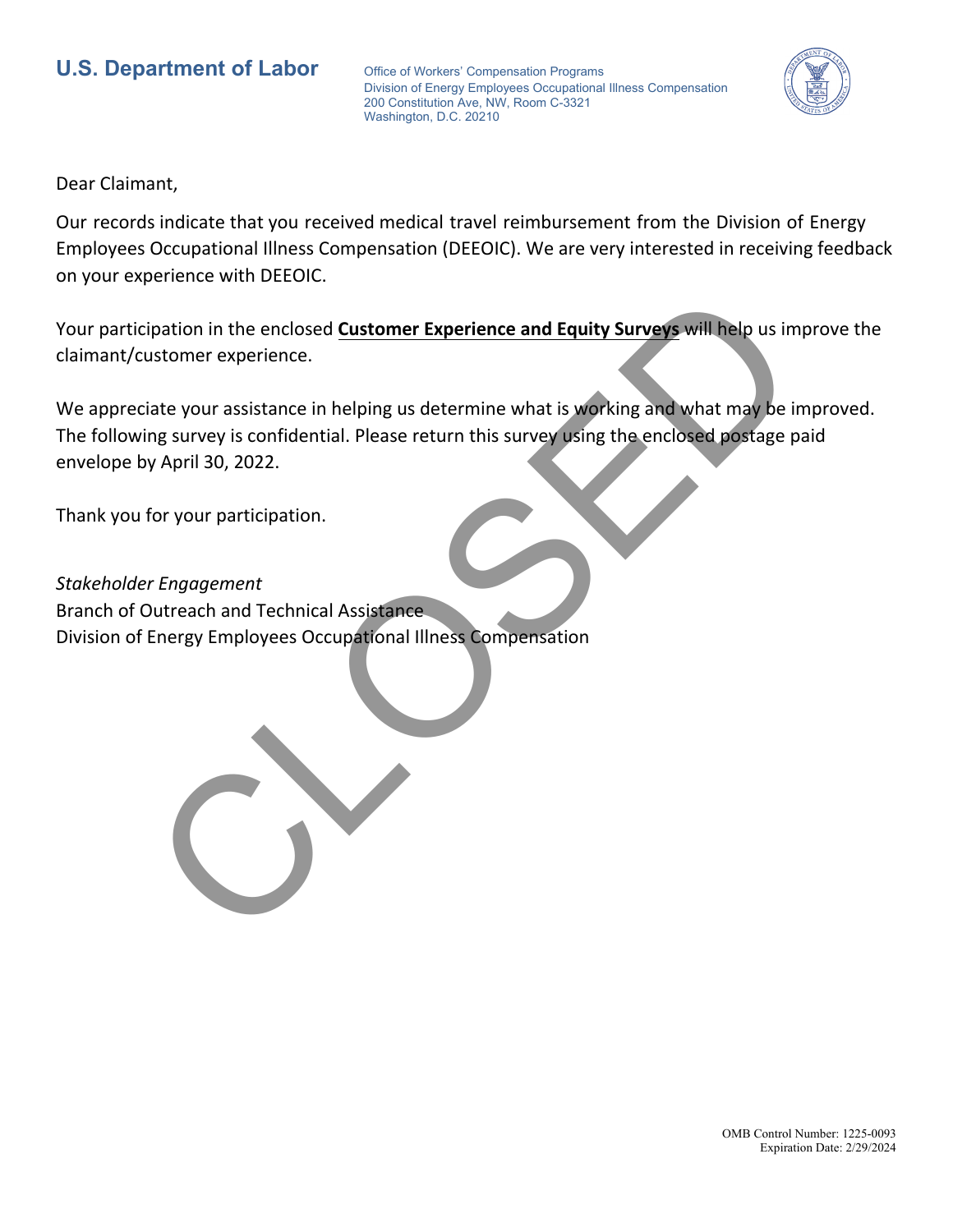Division of Energy Employees Occupational Illness Compensation 200 Constitution Ave, NW, Room C-3321 Washington, D.C. 20210



## CUSTOMER EXPERIENCE SURVEY

| Please agree or disagree with the following statements by<br>circling a numerical response:                                                                           | <b>Strongly</b><br><b>Agree</b> |                      |   | <b>Agree Neutral Disagree</b> | <b>Strongly</b><br><b>Disagree</b> | N/A |
|-----------------------------------------------------------------------------------------------------------------------------------------------------------------------|---------------------------------|----------------------|---|-------------------------------|------------------------------------|-----|
| The process leading up to receiving reimbursement for travel increased my<br>trust in the Division of Energy Employees Occupational Illness Compensation<br>(DEEOIC). | 5 <sub>1</sub>                  |                      | 3 | $\overline{2}$                | $\overline{1}$                     | n/a |
| I am satisfied with the service I have received from DEEOIC thus far.                                                                                                 | 5                               | $\blacktriangleleft$ | 3 | 2                             | 1                                  | n/a |
| The travel reimbursement process is moving at a reasonable pace.                                                                                                      | 5                               | 4                    | 3 | $\overline{2}$                | 1                                  | n/a |
| I understood what I needed to provide for approval for travel reimbursement.                                                                                          | 5 <sub>2</sub>                  | 4                    | 3 | $\overline{2}$                | 1                                  | n/a |
| My travel reimbursement questions were answered throughout the process.                                                                                               | 5                               | 4                    | 3 | $\overline{2}$                | $\mathbf 1$                        | n/a |
| The Travel Reimbursement Form (OWCP-957) was self-explanatory and<br>easy to complete.                                                                                | 5                               | 4                    | 3 | $\overline{2}$                | 1                                  | n/a |
| The employees I interacted with in seeking travel reimbursement were helpful.                                                                                         | 5                               | $\overline{4}$       | 3 | $\overline{2}$                | 1                                  | n/a |
| When I disagreed with the amount I was reimbursed for travel, I found it was<br>easy to have it reviewed.                                                             | 5                               | 4                    | 3 | $\overline{2}$                | 1                                  | n/a |
| The amount I was reimbursed for travel was the amount I expected to receive.                                                                                          | Yes                             | <b>No</b>            |   |                               |                                    | n/a |
| <b>Additional Comments:</b>                                                                                                                                           |                                 |                      |   |                               |                                    |     |

## **Additional Comments:**